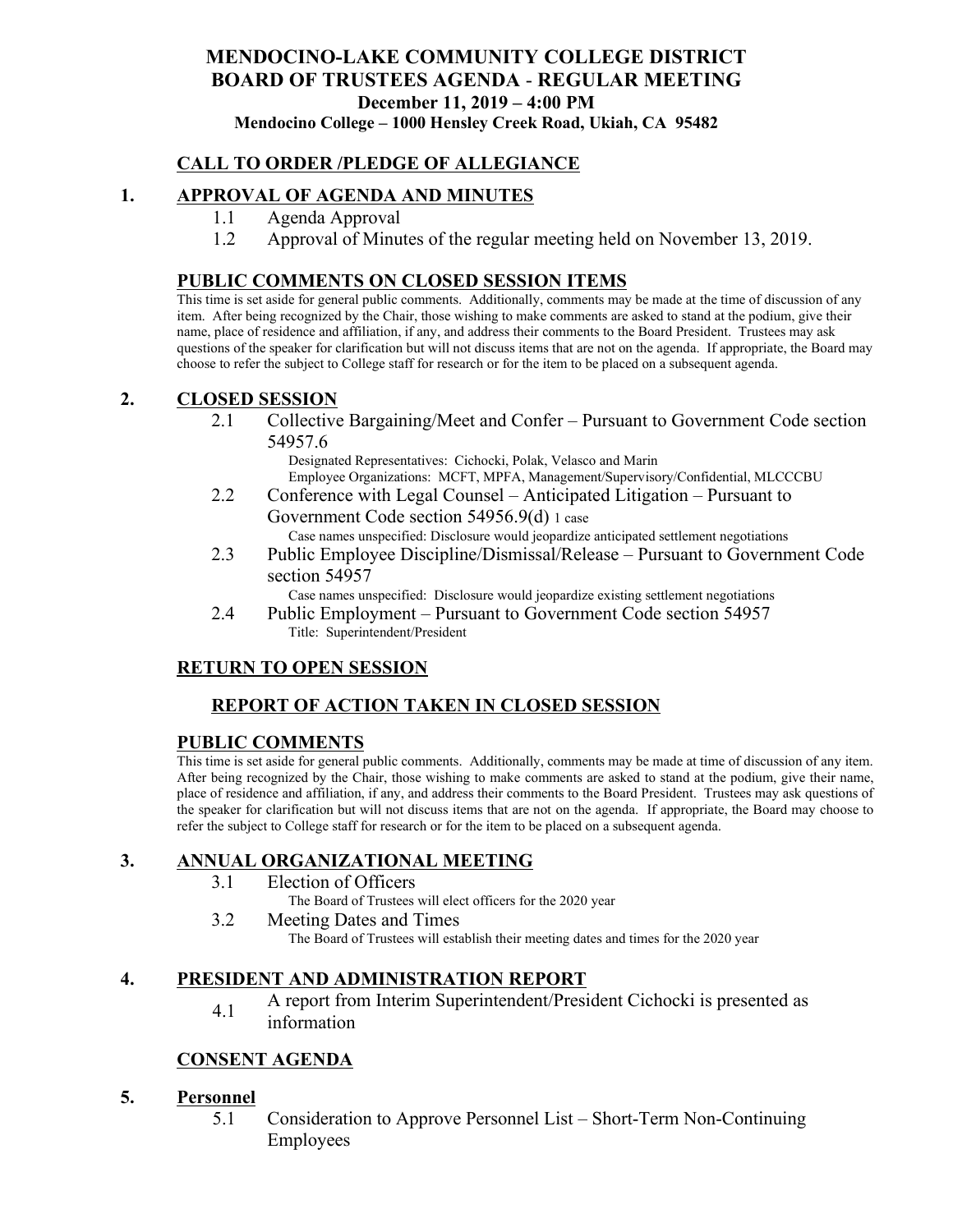Recommendation to ratify the short-term non-continuing personnel list as presented

- 5.2 Consideration to approve Personnel List Part-Time Faculty Recommendation to approve the list of part-time faculty as presented
- 5.3 Consideration to Approve List of Volunteers Recommendation to approve the list of volunteers as presented
- 5.4 Consideration to Approve Personnel List Classified Recommendation to approve the Classified list as presented
- 5.5 Consideration to Approve Personnel List Temporary Full-Time Faculty Recommendation to approve the Temporary Full-Time Faculty list as presented
- 5.6 Consideration to Approve Personnel List Management Team (Interim) Recommendation to approve the Management Team (Interim) list as presented
- 5.7 Consideration to Ratify Retirement Classified Recommendation to ratify retirement as presented
- 5.8 Consideration to Ratify Resignation Management Team Recommendation to ratify resignation as presented
- 5.9 Consideration to Partially Rescind Resolution 08-19-06 Regarding Classified Layoff – Resolution 12-19-01
	- Recommendation to adopt resolution 12-19-01 as presented
- 5.10 Consideration to Approve Classified Administrator Contracts Recommendation to approve the Classified Administrator contracts as presented
- 5.11 Consideration to Approve Educational Administrator Contracts Recommendation to approve the Educational Administrator contracts as presented

## **6. Other Items**

- 6.1 Fiscal Report as of October 31, 2019
	- Recommendation to accept the report as presented
- 6.2 Donations

Recommendation to accept the donated items as presented

## **7. INFORMATION/ACTION ITEM**

7.1 Superintendent/President Search An update from the ad-hoc committee will be presented with possible action to be determined at the meeting.

# **8. ACTION ITEMS**

- 8.1 2018/19 Audit Report
	- Recommendation to receive the audit report presented for the year ended June 30, 2019
- 8.2 Institutional Self Evaluation Report (ISER) The final version of the ISER report is presented for Board approval
- 8.3 College and Careers Access Pathways (CCAP) Partnership Agreement Second Reading

The CCAP partnership agreement is presented for approval

- 8.4 Board Policies and Revisions Second Reading Recommendation to approve the board policies as presented
- 8.5 Board Policy Deletions Second Reading Recommendation to delete the policies presented for deletion

## **9. BIG PICTURE**

Construction Programs at Mendocino College

A presentation by Debra Polak, Vice President of Academic Affairs

## **10. INFORMATIONAL ITEMS AND REPORTS**

- 10.1 Health Benefits Report as of October 31, 2019
	- An update of the health benefits account is presented as information
- 10.2 Mendocino College Foundation, Inc.
	- 10.2.A Mendocino College Foundation informational report
	- 10.2.B Friends of the Mendocino College Coastal Field Station and Natural Sciences affiliate report
- 10.3 Constituent Group Reports